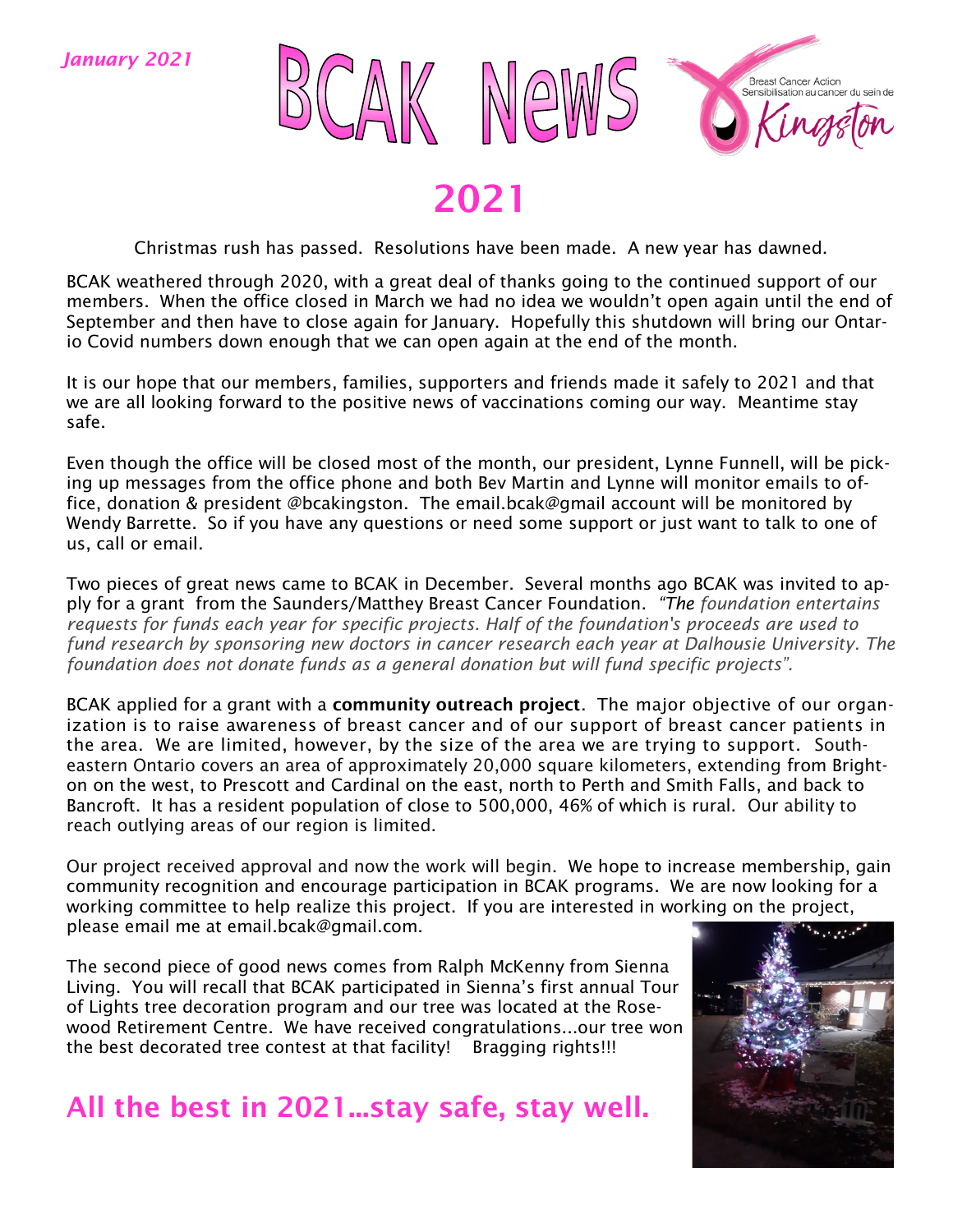

This section will be our first attempt at grouping breast cancer educational pieces and websites in order to provide informative information for our members.

We need your input. If you read an interesting article that you would like to share or if you come across a website you feel would be of interest to BCAK members, let us know. Email: email.bcak@gmail.com or office@bcakingston.ca

#### The library at BCAK is in desperate need of cataloguing and updating. Is anyone interested in taking on the task of Coordinator?

#### Breast Density Matters

Dense Breasts can decrease the effectiveness of a mammogram and increase your risk for breast cancer. There are steps you can take to minimize your risk. Know and understand your breast density. This is an excellent website full of information. <https://densebreastscanada.ca/>

#### If you wish to know your breast density number, ask the radiologist prior to your mammogram to please provide you with your density grade.

#### Dense Breasts in ONTARIO:

After your mammogram you will be informed by mail of your density *only* if your density is over 75%. You will be asked to return annually for a mammogram. Your healthcare provider will also be told if your density is over 75%.

However, dense breasts refer to breasts with 50% and over dense tissue. Women in the 50-75% category are not told they have dense breasts because this information is not recorded. However some radiologists in Ontario now describe the density category in words on the cover letter sent to the healthcare provider.

If you didn't ask the radiologist to provide your density grade, ask your provider if your density is discussed in the report. We continue to advocate in Ontario and if you would like to express your concern about the withholding of information from women with dense breasts in the 50-75% category, please contact the Health Minister: The Honourable Christine Elliott: [christine.elliott@pc.ola.org](mailto:Christine.elliott@pc.ola.org)

If you have never accessed the Canadian Cancer Society's website, there is an informative section on "What is breast cancer?" <https://www.cancer.ca/en/cancer-information/cancer-type/breast/breast-cancer/?region=on>

The Canadian Breast Cancer Network has downloadable brochures and information booklets. We have ordered a supply of each for our BCAK library. <https://www.cbcn.ca/en/pathology-reports>

On that same website there is some good information for young women. [https://www.cbcn.ca/](https://www.cbcn.ca/en/young_women) [en/young\\_women](https://www.cbcn.ca/en/young_women) . We have ordered some of CBNC's pamphlets for our library.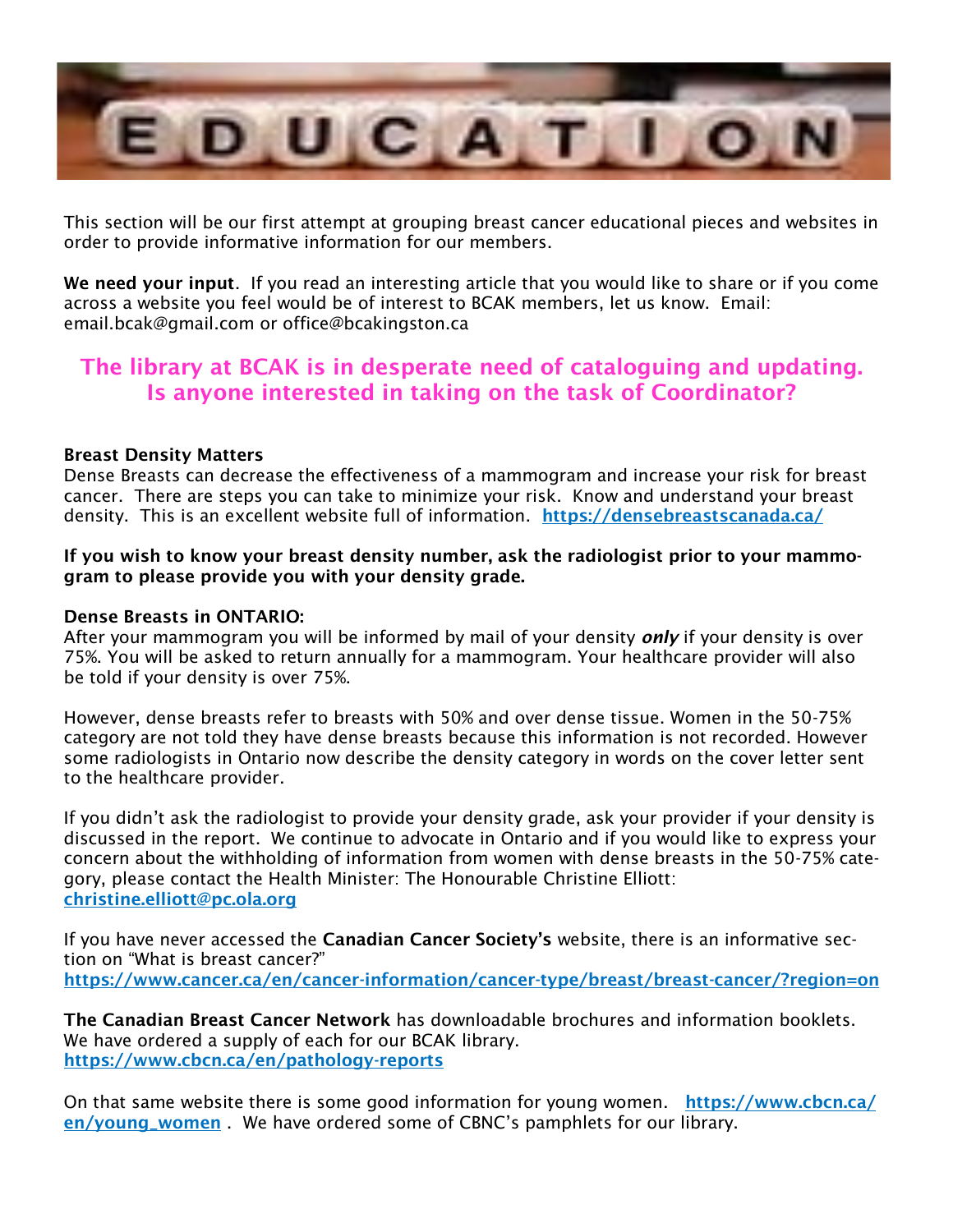#### Donations to BCAK in the month of December

#### Thank you so much to the following donors for your generous contribution to BCAK

| Sandra Buckingham                | Iris Little                        |
|----------------------------------|------------------------------------|
| Mary Cassidy                     | <b>Bev Martin</b>                  |
| David Cupido                     | <b>Bethanne Meunier</b>            |
| Maxine Cupido                    | <b>Avril Morris</b>                |
| Sandra Esford                    | My Tribute Gift                    |
| Sharon Esford                    | <b>Frances Reader</b>              |
| Peter & Jane Good                | Patricia Rose                      |
| Donna Hackett                    | Doris Salter                       |
| <b>Audrey Harvey</b>             | Linda Sawyer                       |
| Roger Hoover                     | <b>Gail Shanks</b>                 |
| Heather Jamieson                 | Lorrie Stevens                     |
| Sandra & Randy Joyce             | <b>Christine Stroh</b>             |
| Lynda Keeler                     | The Benevity Community Impact Fund |
| Kelly Kouri (Epicure Consultant) | Faye White                         |
| V-Meditech Canada                | Michelle Methot                    |

#### Wilton Cheese Fundraiser

At the beginning of November BCAK launched a fundraiser with Wilton Cheese. Order sheets were sent out and shared with family, friends and colleagues. There were some concerns about the success of this fundraising effort because many offices were empty as people were working from home, some people and businesses were financially stressed and there would be very restrictive numbers at get-togethers and probably no Christmas parties. Needless to say, the members and supporters of BCAK came through. Over the course of the month, we received orders for 337 pieces of cheese. Our fundraising was successful and \$1615.51 was raised. This could not have been done without the support and efforts of the members and the community. A special thank you goes to Alice Calver for picking up this large load at Wilton and delivering it to the office and to the volunteers who helped sort and package the orders. This was a team effort. Thank you all. Joan Cristoveanu, Vice-President, BCAK, Co-ordinator of Cheese Fundraiser

#### Sincere thanks to Kelly Kouri, Epicure Consultant, who raised funds for BCAK in October. For every \$25.00 meal kit sold, Kelly donated \$10.00 to BCAK, for a total donation of \$270.00.

To all the generous donors throughout 2020, a heartfelt thank you goes out. Even though we were in lockdown most of the year we were able to meet our financial obligations (rent, utilities, insurance, etc.) as well as assist 19 local breast cancer patients financially.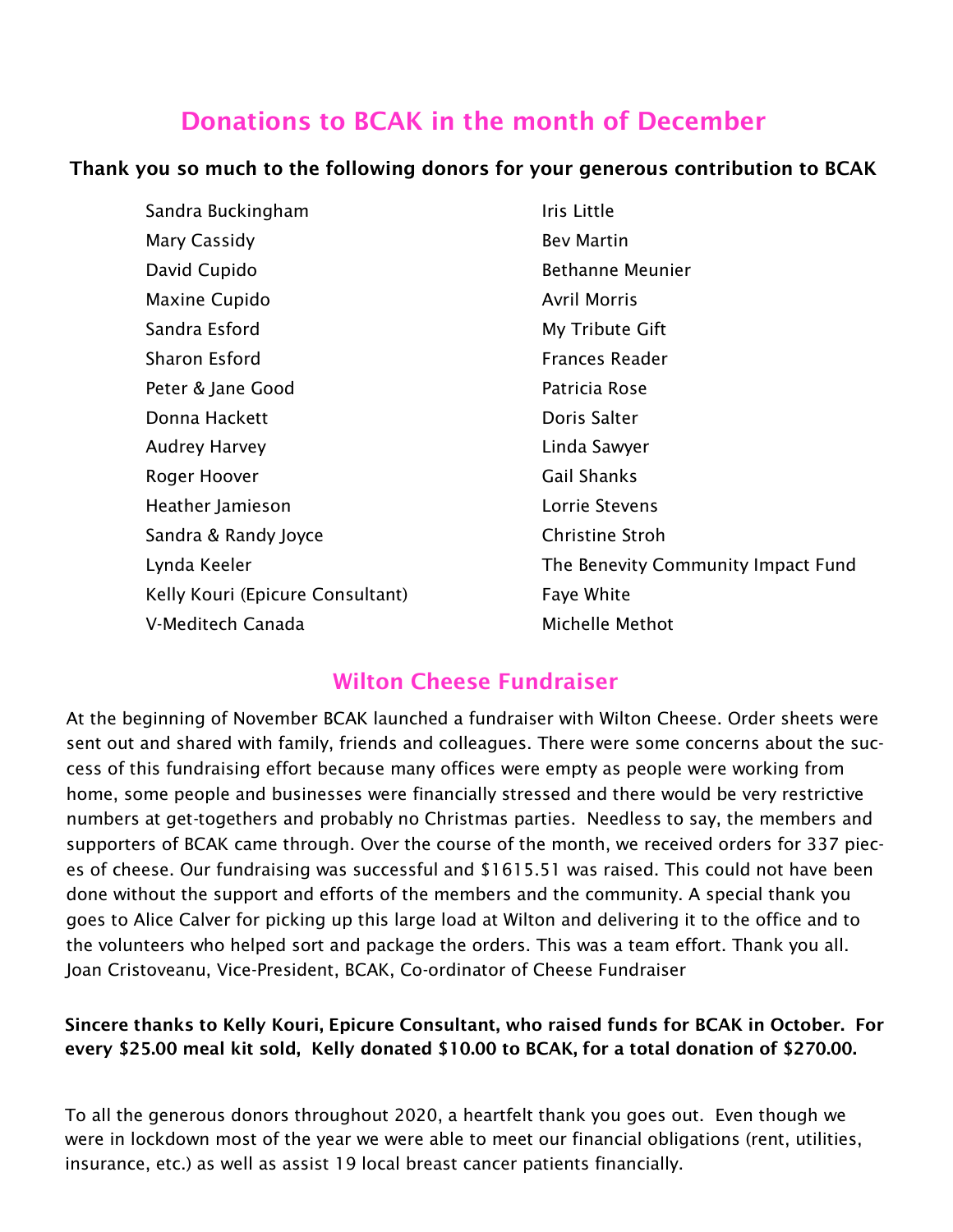

For more information on membership and BCAK, check out the website: [Home | BCAK | Kingston Ontario \(bcakingston.ca\)](https://www.bcakingston.ca/)

To register online or to download an application form, go to: [Membership | BCAK \(bcakingston.ca\)](https://www.bcakingston.ca/membership)

Membership can be paid with credit card on line or via e-transfer at your bank.

#### Why Join BCAK?

Because members....

•Receive our monthly newsletter •Enjoy our new Member's Community Discount Program (see page 6) •Receive information about upcoming events

•Have an opportunity to become more involved in our organization

•Can join our exercise and/or yoga classes

•Can join the Chestmates Dragonboat Team

•Can make a difference!

#### Types of Memberships:

| Individual Survivor                 | \$30.00 |  |
|-------------------------------------|---------|--|
| Individual Supporter                | \$30.00 |  |
| Family (living in the same house-   |         |  |
| hold)                               | \$30.00 |  |
| Charitable Organizations            | \$30.00 |  |
| Corporate                           | \$50.00 |  |
| All mambarchin naymants are tay do. |         |  |

All membership payments are tax deductible.

NEW in 2021: There will be a one time annual activity charge of \$20.00 for participation in exercise classes, yoga and Chestmates\*. This is not tax deductible.

Due to Covid 19 restricted class sizes (once the province opens again) with priority for exercise and yoga programs is given to Survivors.

The Chestmates program is for survivors.

#### In 2021 consider becoming a volunteer, a committee member or a board member.

#### Website and Newsletter

If you are reading this section, send an email with the dates of the 2020 Wilton Cheese fundraiser shown on the website, along with your name and phone number to email.bcak@gmail.com for a chance to win your 2021 membership free of charge.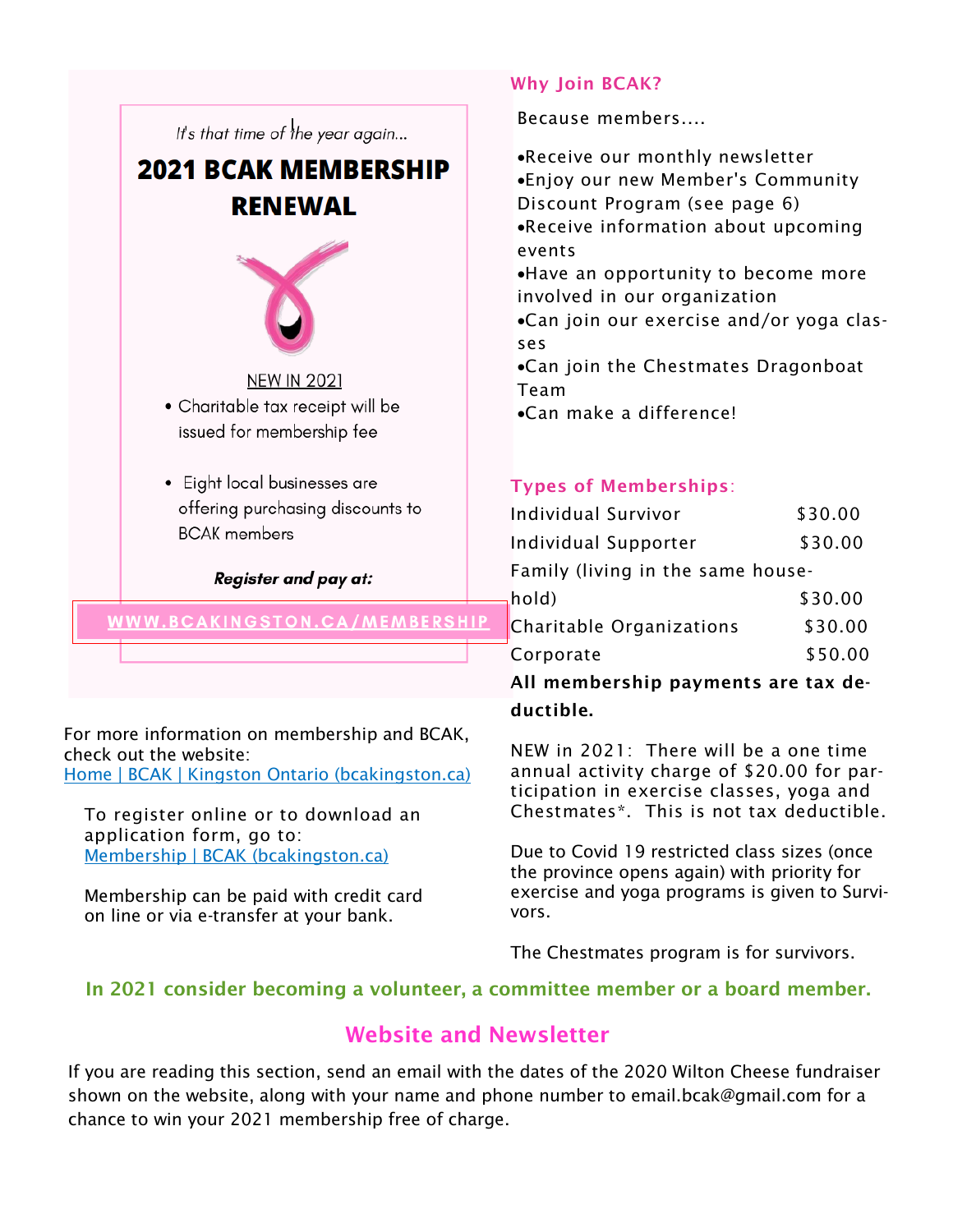### 2021 MEMBERSHIP APPLICATION

Print this page, fill out the application and either scan and return to: office@bcakingston.ca. MEMBERSHIP is renewable on an annual basis (January to December).

| <b>Types of Memberships:</b>                                                                                         |         |  |
|----------------------------------------------------------------------------------------------------------------------|---------|--|
| Survivor                                                                                                             | \$30.00 |  |
| Supporter (has not had Breast Cancer)                                                                                | \$30.00 |  |
| Family (family members living in the same household)                                                                 | \$30.00 |  |
| Corporate (business, agency or organization not registered as a charity)                                             | \$50.00 |  |
| NEW IN 2021 - Your membership fee is tax deductible and a 'charities and giving" tax re-                             |         |  |
| ceipt will be issued.                                                                                                |         |  |
| Participation in exercise classes, yoga and/or Chestmates will cost an additional \$20.00.                           |         |  |
| Please check one:<br>New Member ____ Renewal ____ Survivor ____ Breast Cancer Supporter ___ Agency/Corporate _______ |         |  |
| (Please print)                                                                                                       |         |  |
| NAME:                                                                                                                |         |  |
|                                                                                                                      |         |  |
|                                                                                                                      |         |  |
|                                                                                                                      |         |  |
|                                                                                                                      |         |  |

Payment can be made at the office with cash, cheque, credit card or Interac or cheque by mail to Breast Cancer Action Kingston 110 – 650 Dalton Avenue, Kingston K7M 8N7. We also accept e-transfers at: [donations@bcakingston.ca](mailto:donations@bcakingston.ca) (please be sure to give us your phone # or email address in the comment line of your bank's e-transfer form). If you would like to return this form via email and pay by credit card, please send your email and then call the office at 613-531-7912 to make your payment securely.

Would you like to volunteer? Yes \_\_\_\_\_ Would you like to serve on a committee? Yes \_\_\_\_\_\_\_

NOTE: Do you wish a monthly newsletter sent via email Yes \_\_\_\_\_

I do not wish to receive a newsletter. \_\_\_\_\_\_

If you have no email address and wish the newsletter mailed to you, please check here  $\Box$ 

All personal information collected remains confidential. For more information call (613) 531- 7912, email [admin@bcakingston.ca](mailto:admin@bcakingston.ca) or visit our website at<http://bcakingston.ca>

\*\*We have an urgent need for committee members for the Share the Care golf tournament. No golf experience necessary – enthusiasm is the only prerequisite! For information email: [email.bcak@gmail.com](mailto:email.bcak@gmail.com) 

Charity number : 89056 7241 RR0001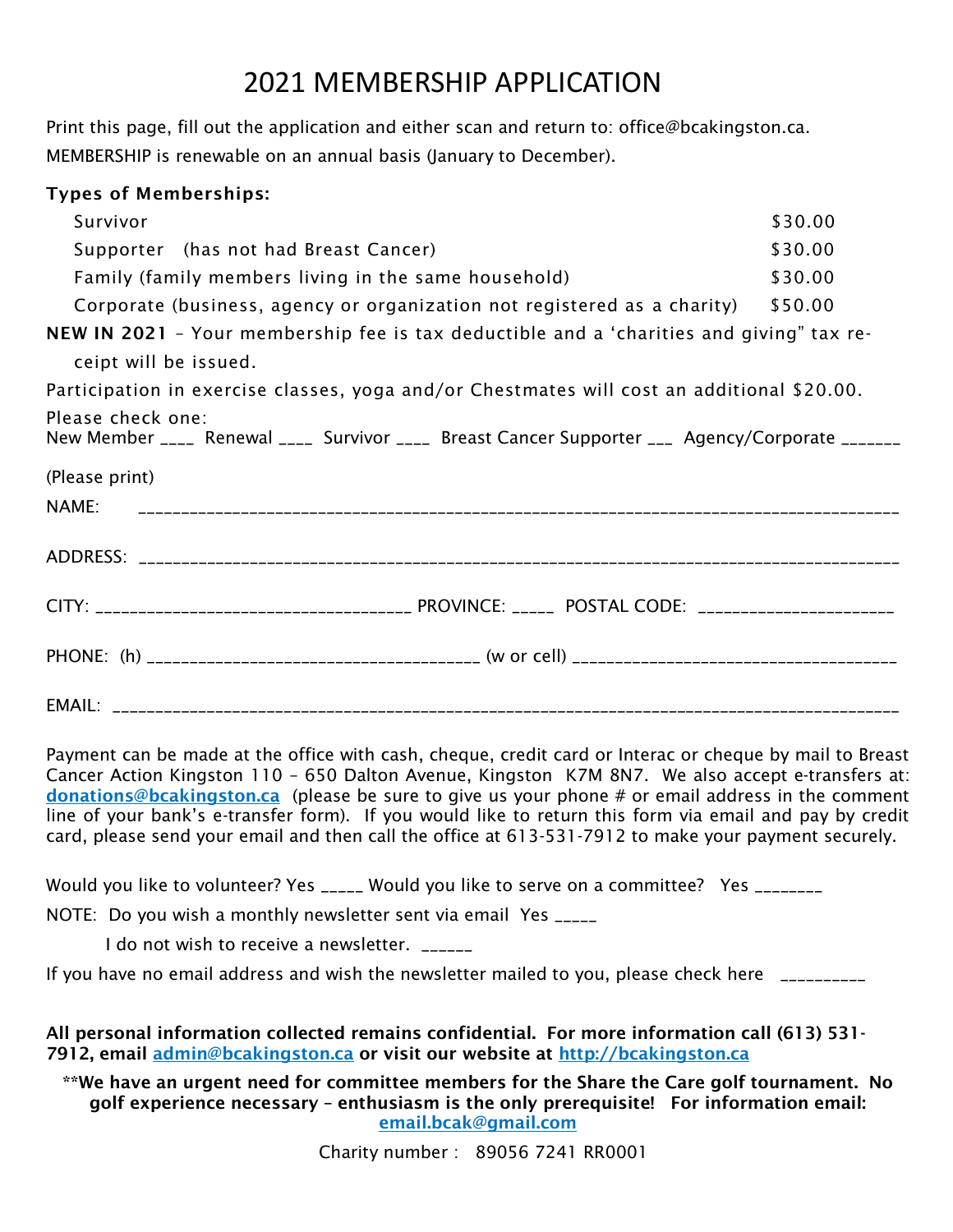#### INTRODUCING BREAST CANCER ACTION KINGSTON'S

#### NEW MEMBERSHIP PERK:

#### A COMMUNITY DISCOUNT PROGRAM

Several months ago it was suggested we attempt to put together a new membership perk that would help raise awareness in the community and help our members. The discount program is in its infancy but so far we have signed up eight local businesses to be a part of the initiative.

#### Milestones Restaurant

Located at 27 Princess Street, Kingston— 613-544-8338 Weekdays 4 p.m. - 9 p.m., Friday 4 - 11 p.m. Saturday noon - 11 and Sunday noon - 9:00 p.m. [milestones \(milestonesrestaurants.com\)](https://www.milestonesrestaurants.com/)

Every Tuesday and Thursday evening, Milestones will give BCAK members a 20% discount off the food portion of their bill with proof of membership (your membership card). This applies to personal dine-in and take-out curbside pick up orders (but not 3rd party deliveries such as Uber Eats or Skip the Dishes, etc.)

#### All Hair Alternatives and Bea's Mastectomy

1334 Princess Street, Kingston (613) 536-0180 or (613) 547-3262 or toll free 888 331-9928 Monday & Friday 8 a.m. – 4 p.m. : Tuesday – Thursday 8 a.m. – 5 p.m. Saturday 9 a.m. – noon, Closed Sunday https://aha-studio.com/

Every month All Hair Alternatives will offer a different and unique discount. In the month of January receive a 20% discount off any regular priced in-stock hair care product. Check for next month's discount in the monthly newsletter or online at bcakingston.ca

Bea's Mastectomy's offer ...On the first Monday of the month, Bea's Mastectomy will give members a buy one get one free discount on in-stock bras. Be sure to keep up to date because Bea may change this promotion occasionally!

#### Ashley Homestore/Jacob Nathan Home Furnishings

Located at 2776 Princess St, Kingston (613) 384-2444 Monday through Saturday 10:00 a.m - 5:00 p.m. <https://jacobnathan.ca/>

With the presentation of your membership card, Ashley Furniture Homestore Kingston will discount all regular priced Ashley Furniture products by 25%.

The Union Kitchen + Cocktails

Located at 184 Princess Street 613 547-5152 Monday-Wednesday:9am-11pm : Thursday: 9am-12am : Friday & Saturday: 9am-1am Sunday: 9am-4pm <https://unionkingston.com/>

The Union Kitchen + Cocktails is offering 15% off pick up meals for all BCAK members.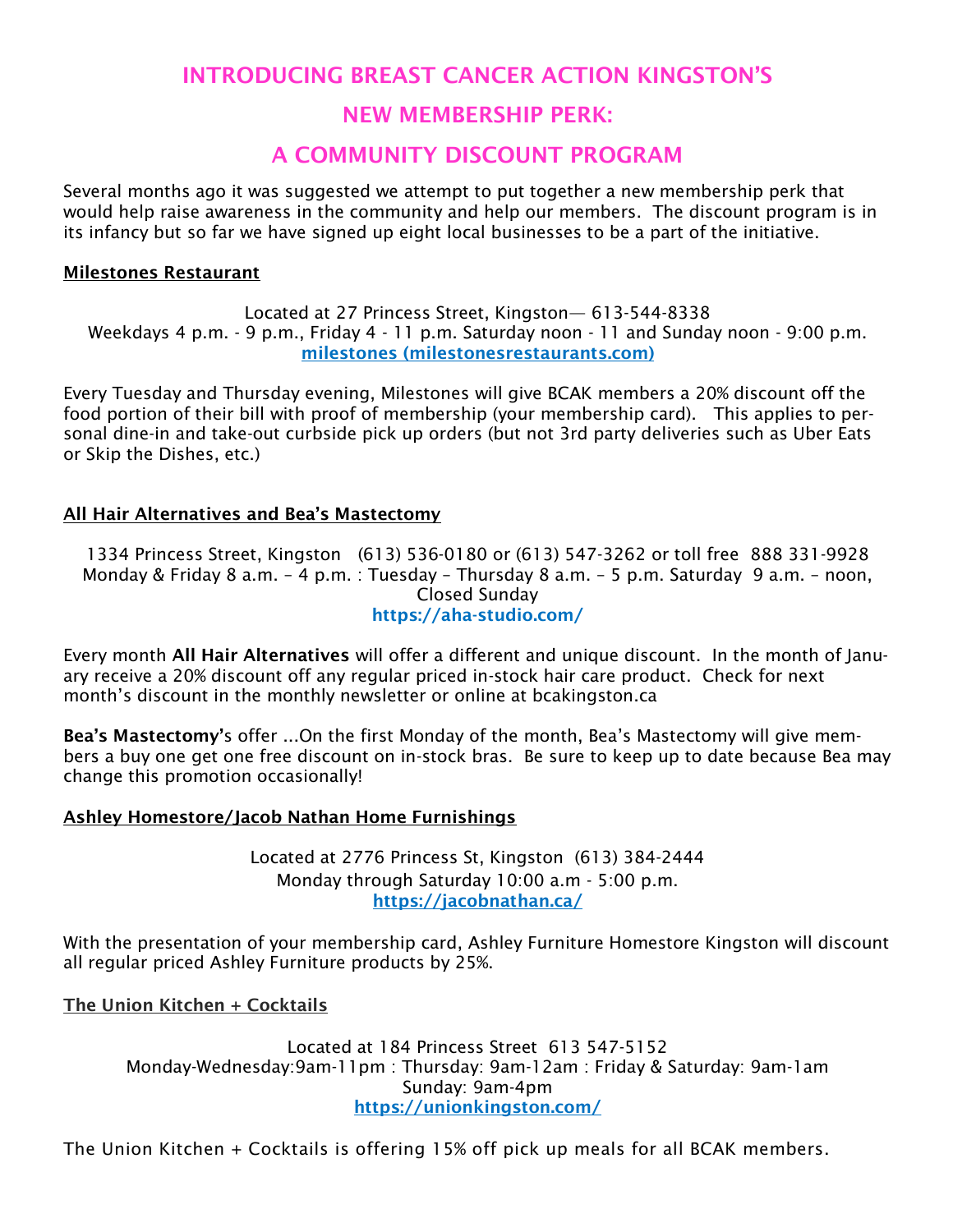#### The Merchant Tap House - Kingston's Downtown Waterfront Bar

Located at 6A Princess St., Kingston (613) 547-1313 Sunday through Saturday : 11 a.m. – 2 a.m. <https://www.merchanttaphouse.com/>

Casual haunt with occasional live music, outdoor seating, fancy pub grub & a variety of draft beers.

Show your membership card and The Merchant will give you 15% off pickup meals.

#### Union Market Specialty Foods & Take Out

#### Located at 184 Princess Street, Kingston <https://www.unionmarketkingston.com/>

Gourmet #YGK foods, health products, take away meals, fresh pasta, fresh sauces, imported olives and oils, honey, syrup, vegan food, and gluten free items!

Union Market Kingston is offering BCAK members a 10% discount every Friday.

#### The Honest Handyman

#### [https://www.thehonesthandyman.ca](https://www.thehonesthandyman.ca/)

The Honest Handyman is Cory King from Kingston. With the presentation of your membership card, Cory will give you a 10% discount on your project.

#### THE HONEST HANDYMAN SERVICES:

General carpentry and home repairs:

Installing bookcases, shelves, baseboards, trim, moulding, framing, interior doors.

Mounting or hanging flat screen televisions, book shelves, window coverings and pictures

Minor plumbing tasks: faucets, sinks, toilets and shower heads

Indoor/ outdoor furniture assembly

Bedroom suites, Ikea furniture, shelving units, wall units, desks and patio furniture

Flooring installation or repairs- vinyl or laminate flooring

Hardware help: Installing door knobs, hinges, locks and handles

Painting projects: walls, trim, bedrooms, bathrooms, living rooms etc.

#### MEMBERSHIP CARDS WILL BE MAILED AS SOON AS YOUR APPLICATION AND PAYMENT IS RECEIVED.

Please email : email.bcak@gmail.com if your card has not been received within ten days of payment.

Let us know and you can also ask to pick up your card at the BCAK office.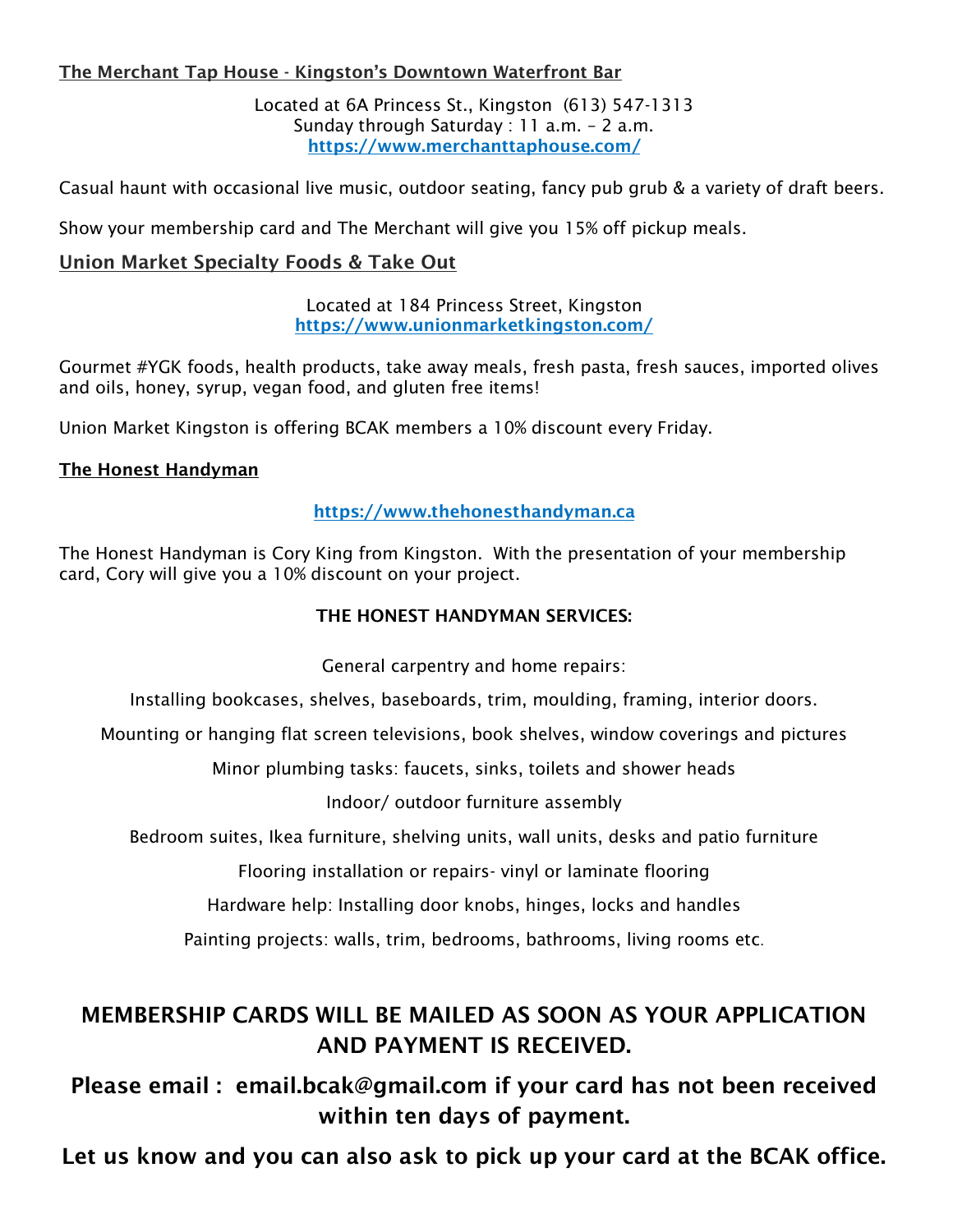## **IT'S MY LIFE!**

Canadian Cancer **Society** 

**Desjardins** 

# 10 ways to reduce<br>10 your cancer risk

Did you know that about 4 in 10 cancer cases can be prevented? Learn about the impact of cancer and how to reduce your risk with It's My Life!



#### **01** Live smoke-free

Quitting smoking is the best thing you can do for your health. Within 10 years of quitting, an ex-smoker's risk of dying from lung cancer is cut in half. If you don't smoke, do your best to avoid smoke. No amount of second-hand smoke is safe.



#### 02 Have a healthy body weight

Besides not smoking, having a healthy body weight is one of the best things you can do to prevent cancer. Check with your doctor about what a healthy body weight is for you and how you can work toward it.



#### 03 Eat well

Enjoy a variety of vegetables and fruit every day. Limit red meat and avoid processed meat. Eat lots of fibre. Eating a healthy diet can help reduce your cancer risk.

04 Move more and sit less

take frequent, short breaks from sitting.

Aim for 30 minutes of daily activity that gets your heart going each day to help protect against cancer.

Too much sitting is different from not enough physical

activity and can also increase your cancer risk. Try to

06 Practise sun safety

In Canada, sunlight is strong enough to cause skin cancer. Stay in the shade, wear protective clothing, a wide-brimmed hat and sunglasses and apply sunscreen properly. Also, don't use tanning beds! Tanned skin is damaged skin.



#### 07 Ask about vaccines

Hepatitis B infection increases your risk of liver cancer. HPV infection can lead to cervical, penile and other cancers. Check with your doctor about whether a hepatitis B or HPV vaccine is a good idea for you.



#### 08 Test for radon

Radon is a colourless, odourless, tasteless radioactive gas found naturally in the environment. About 16% of lung cancer deaths in Canada are related to indoor radon. Test your home for radon by buying a test kit and take steps to lower radon levels if needed.



Taking hormone replacement therapy for menopause or the birth control pill increases the risk of some cancers and decreases the risk of others. If you're concerned, talk to your doctor about the risks and benefits.





#### 05 Limit alcohol

It's sobering news, but drinking any type or amount of alcohol increases your risk of developing cancer. The less alcohol you drink, the more you reduce your risk of cancer.

<u> 222 222 222 223 224 225 226 227 228 22</u>

#### **10** Get screened

Screening tests help find cancer before you have any symptoms and even help prevent cancer by finding changes in your body that would become cancer if left untreated. Find out about organized screening programs for breast, cervical and colorectal cancers in your area.



Find out more about It's My Life! and ways to reduce your cancer risk at itsmylife.cancer.ca or call 1-888-939-3333.